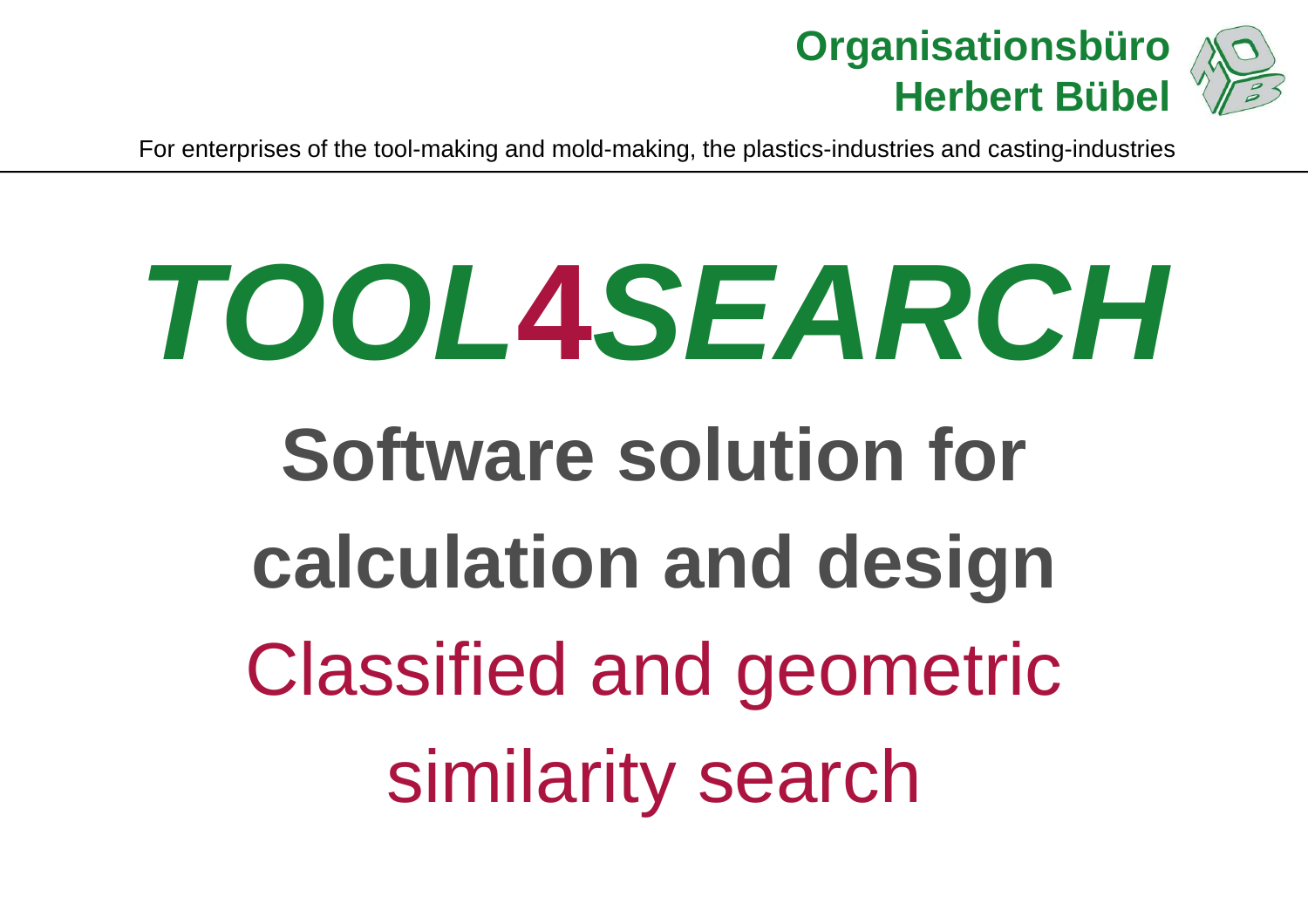

## **TOOL4SEARCH**Industries independently

Organisationsbüro Bübelonly example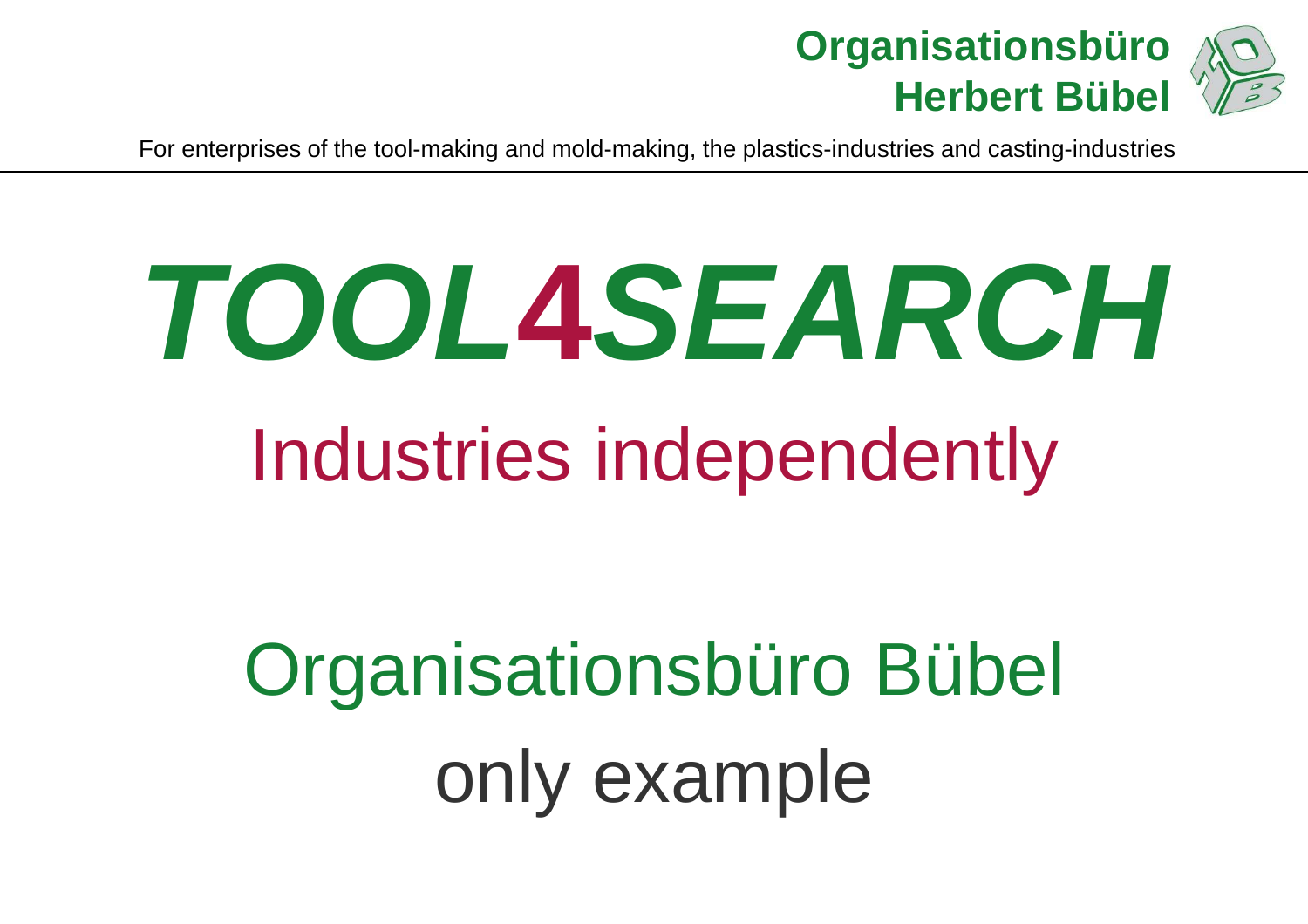



#### **TOOL4SEARCH**

**TOOL4SEARCH-Basis** (classified similarity search)

#### **TOOL4SEARCH-Extension** (geometric similarity search)



### **Software solution for calculation and design**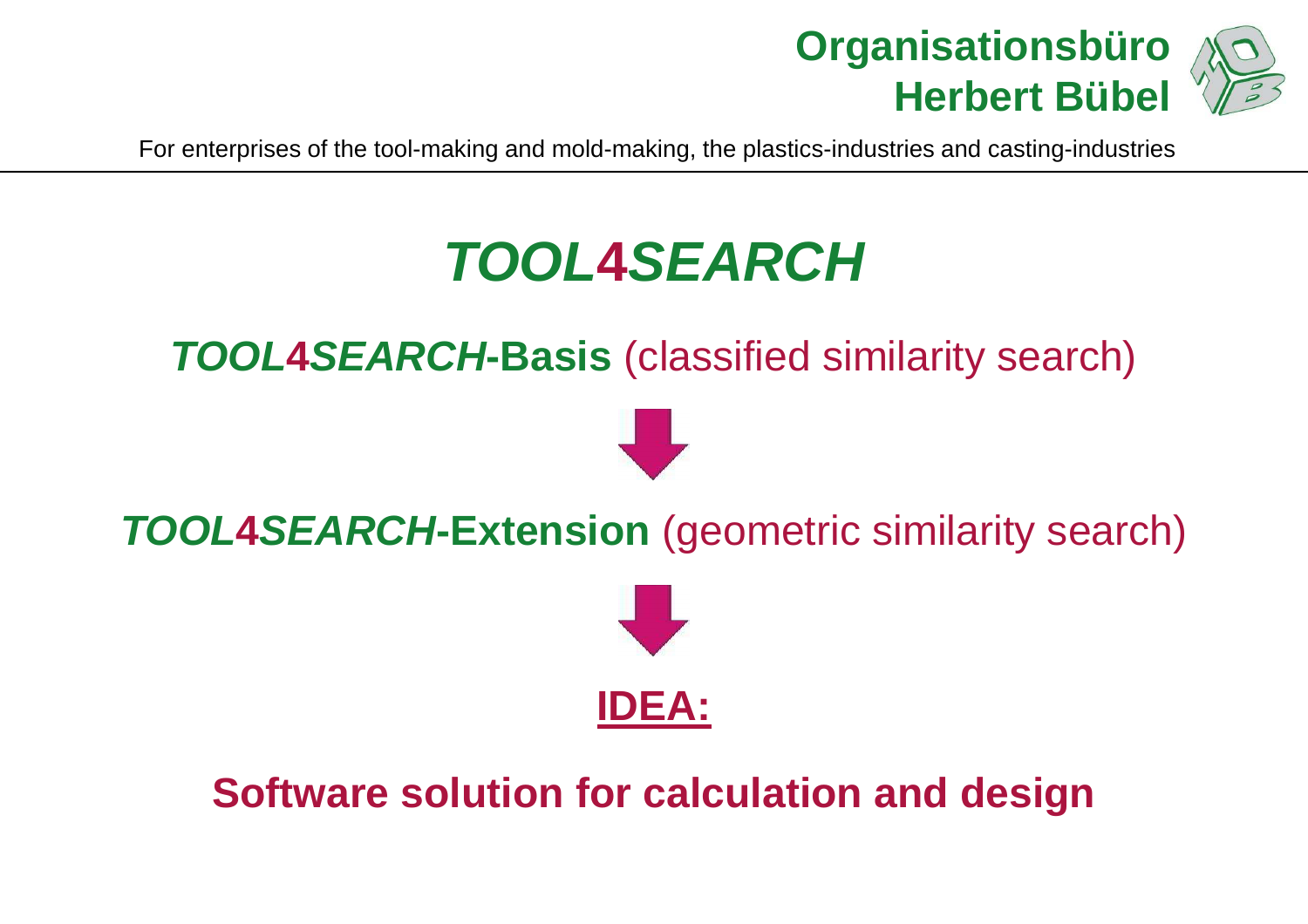



## **TOOL4SEARCH-Basis**

Calculation by means of belly feeling / Memory / Excel tables



**Classified similarity search**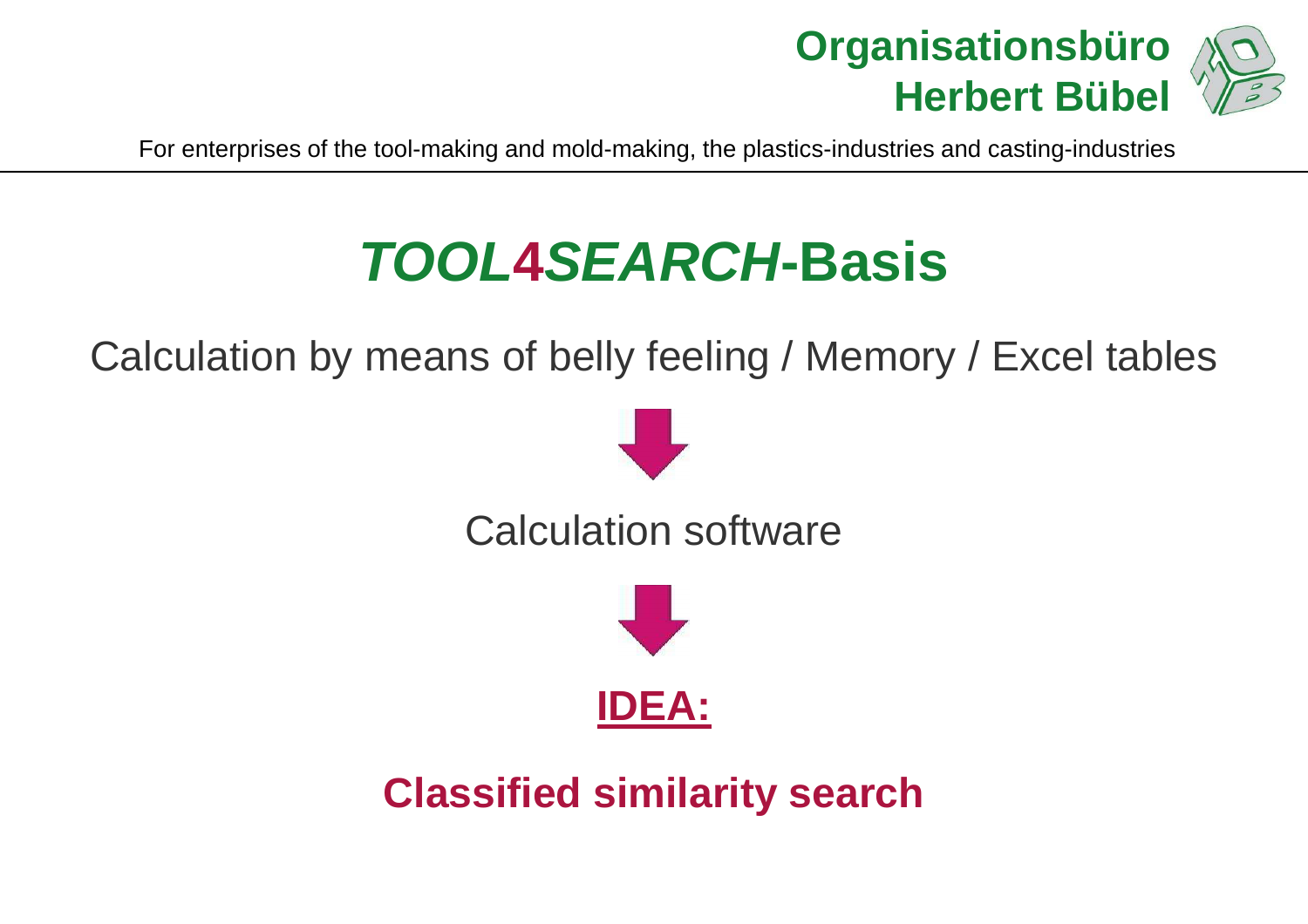



### **Classified similarity search**

Comparable tools over various search words find

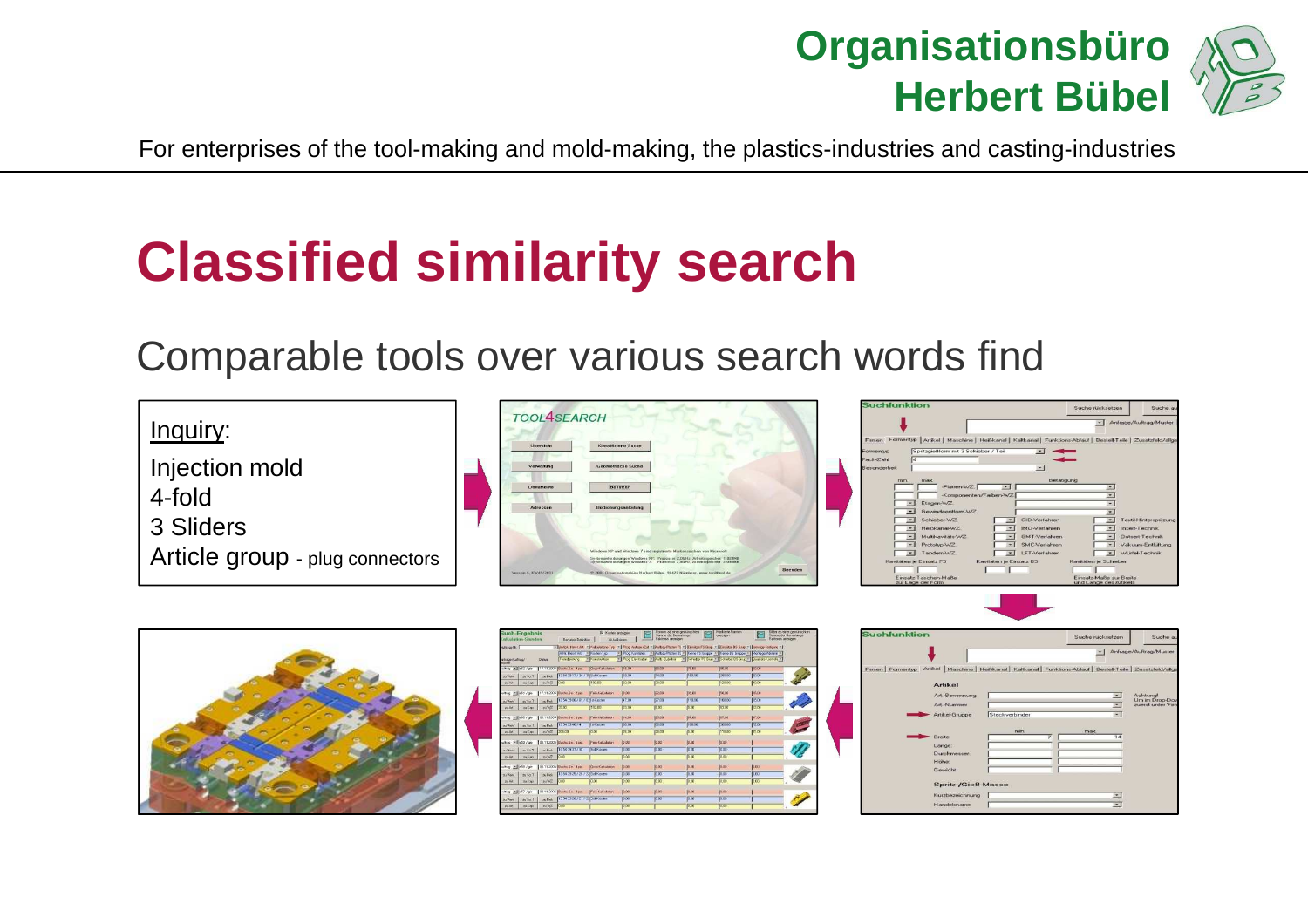



### **TOOL4SEARCH-Extension**

**3D Articles data** - Basis for calculation and design



**3D Articles data** - Recognition (fingerprint)



**Geometric similarity search**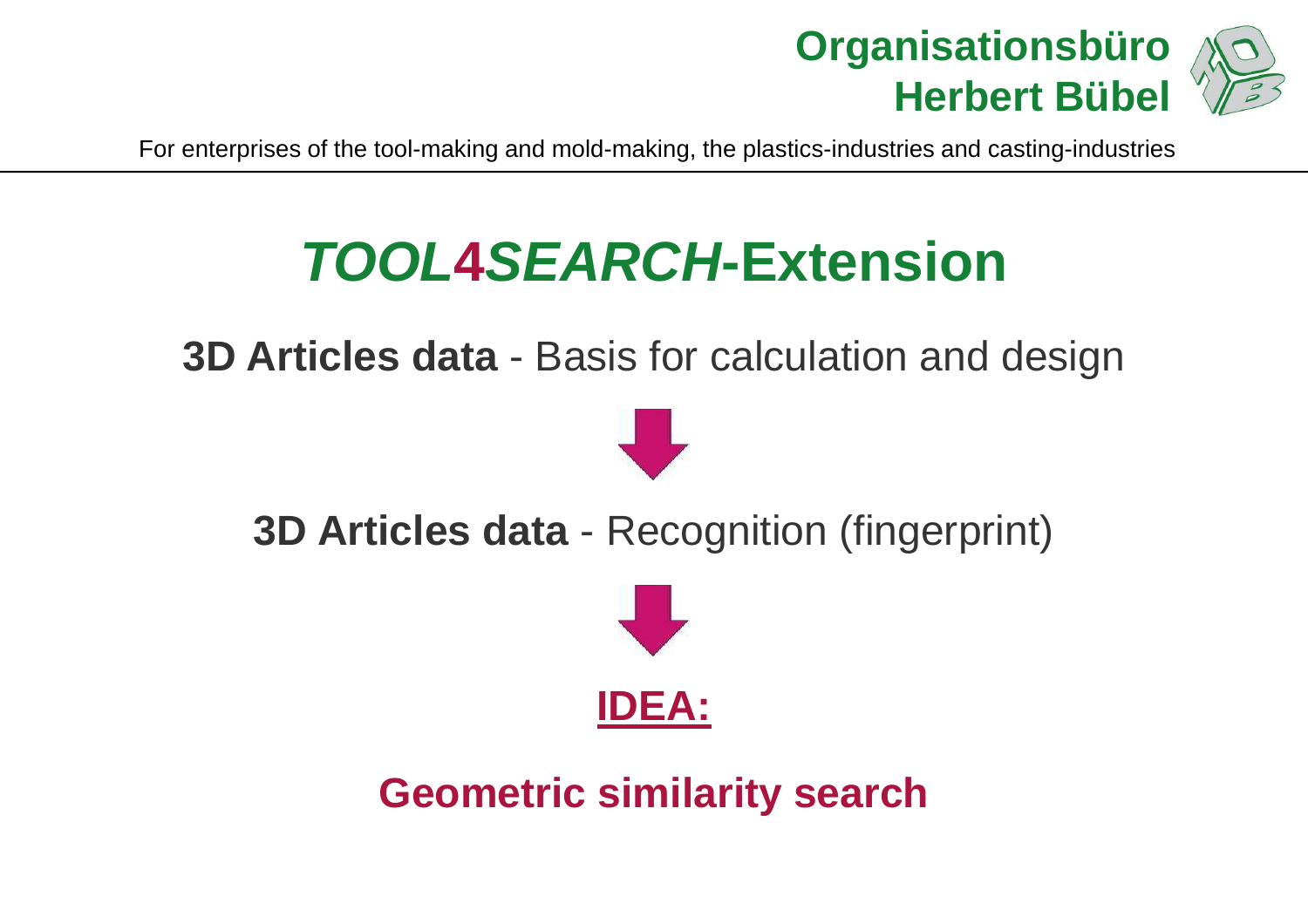





### **TOOL4SEARCH-Partnership**

#### **Geometric similarity search**



**Partner software**



**CADENAS - PARTsolutions/GeoSearch**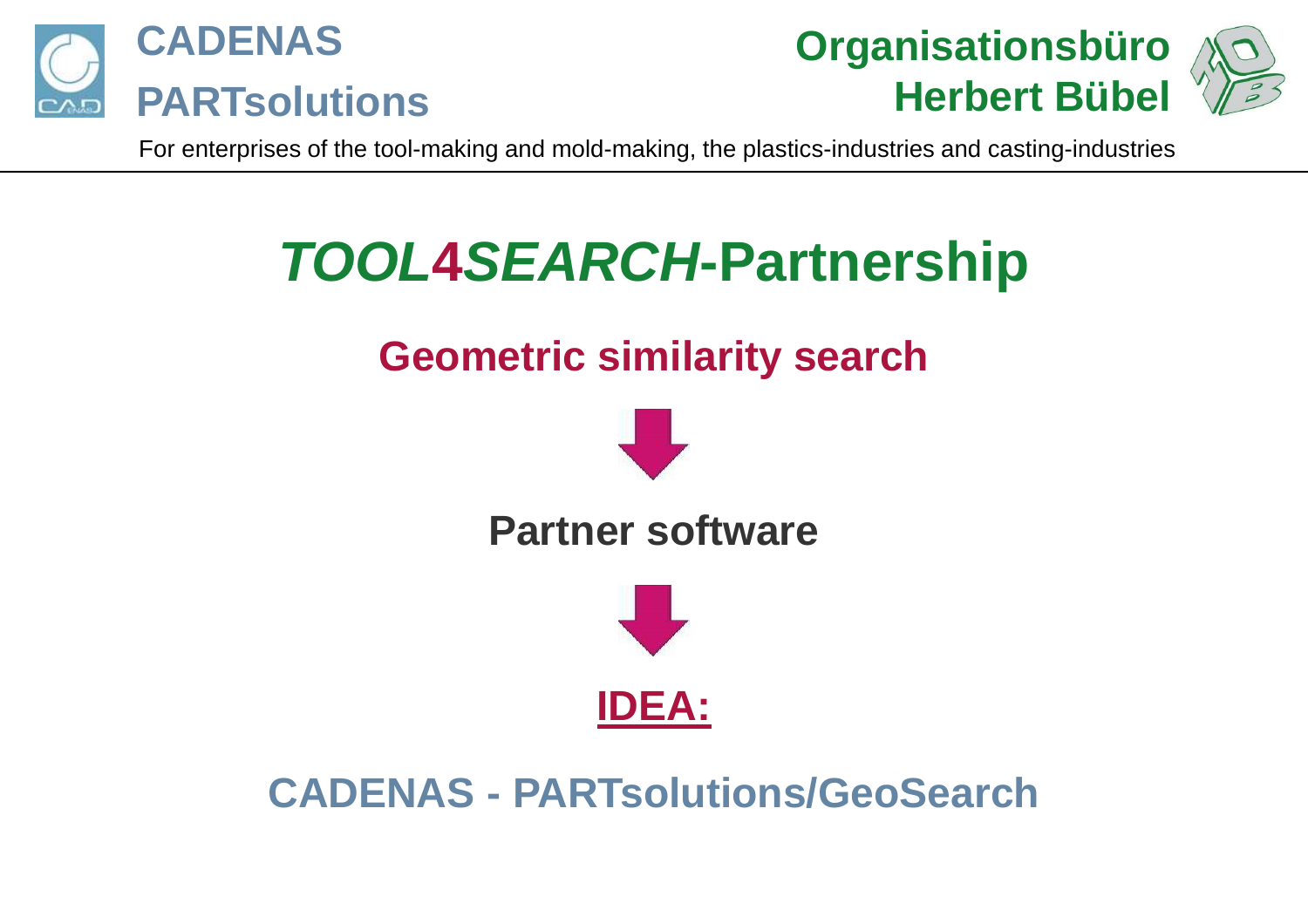





### **Geometric similarity search**

Comparable articles find over finger printer identification

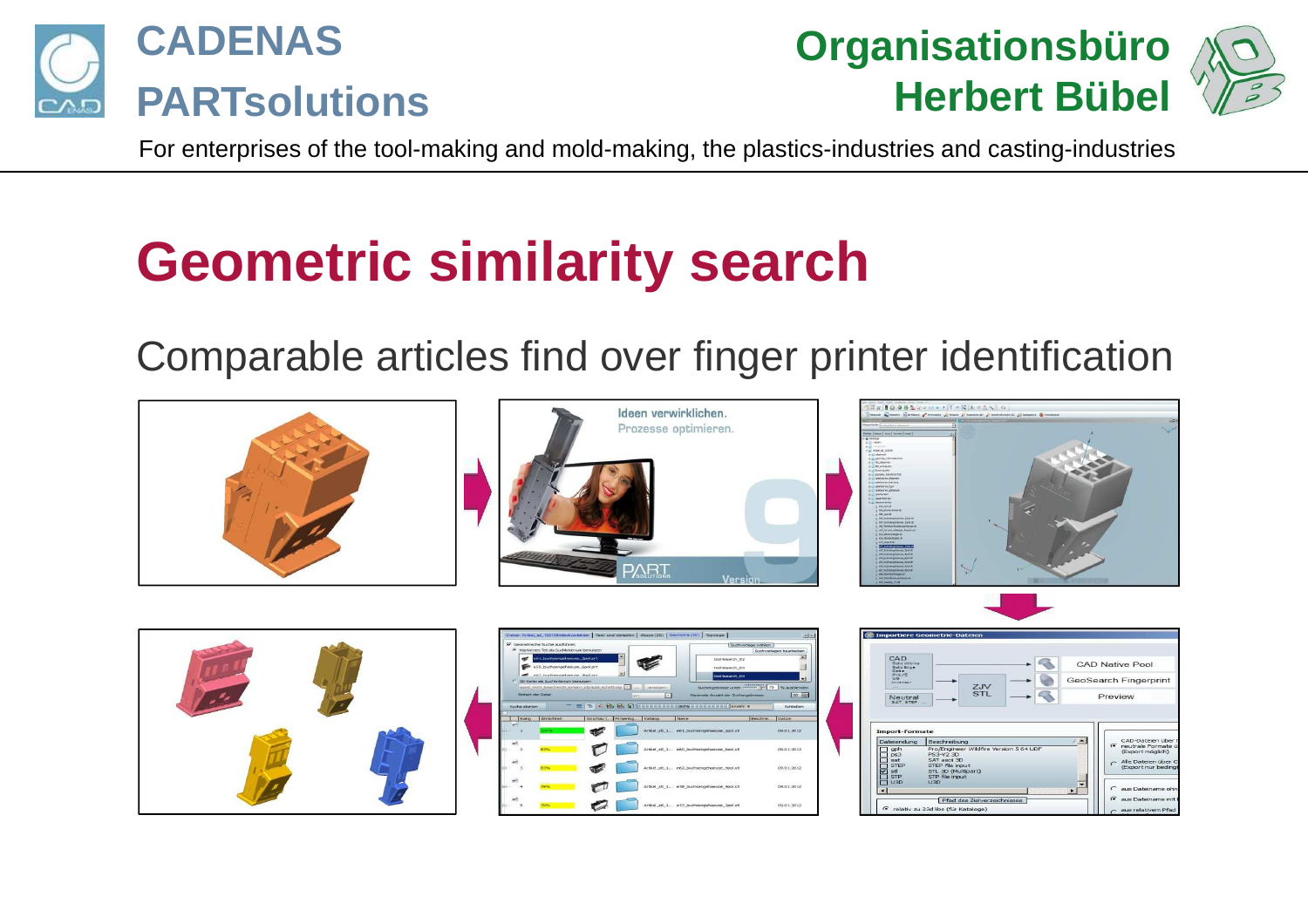



## **TOOL4SEARCH-Range of application:**

Article calculation/design

Mold calculation/design

Mold manufacturing/maintenance

#### **TARGET:**

**Standardization - advantage by utilization**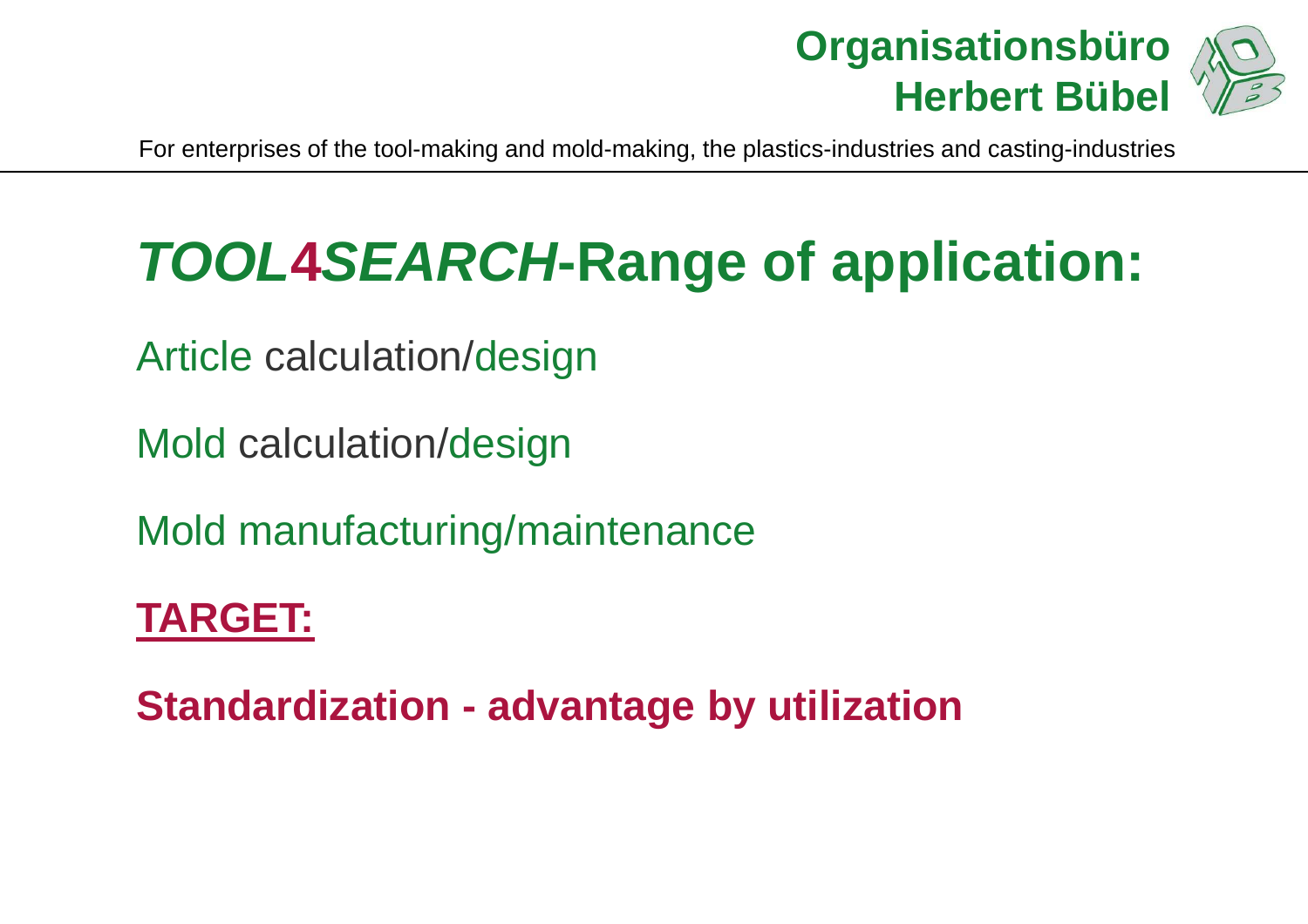

#### **Article design**

#### **Standardization - advantage by utilization**

Articles find fast

Article variety up to 50% reduce

Doublet formation avoid

Re-use increase

New developments shorten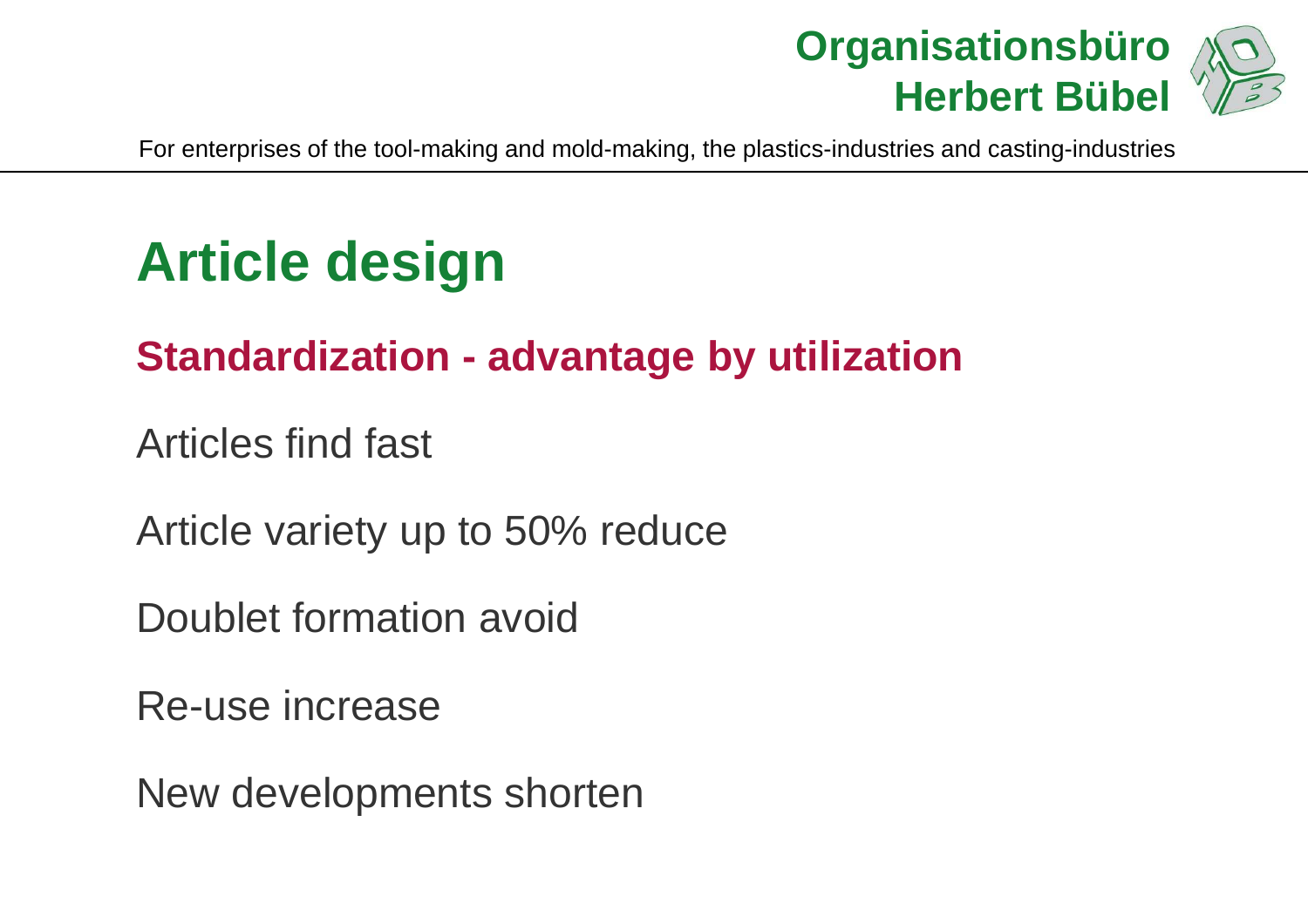

#### **Mold design**

#### **Standardization - advantage by utilization**

Molds find fast

Mold variety up to 30% reduce

Doublet formation expand

Re-use increase

Design times shorten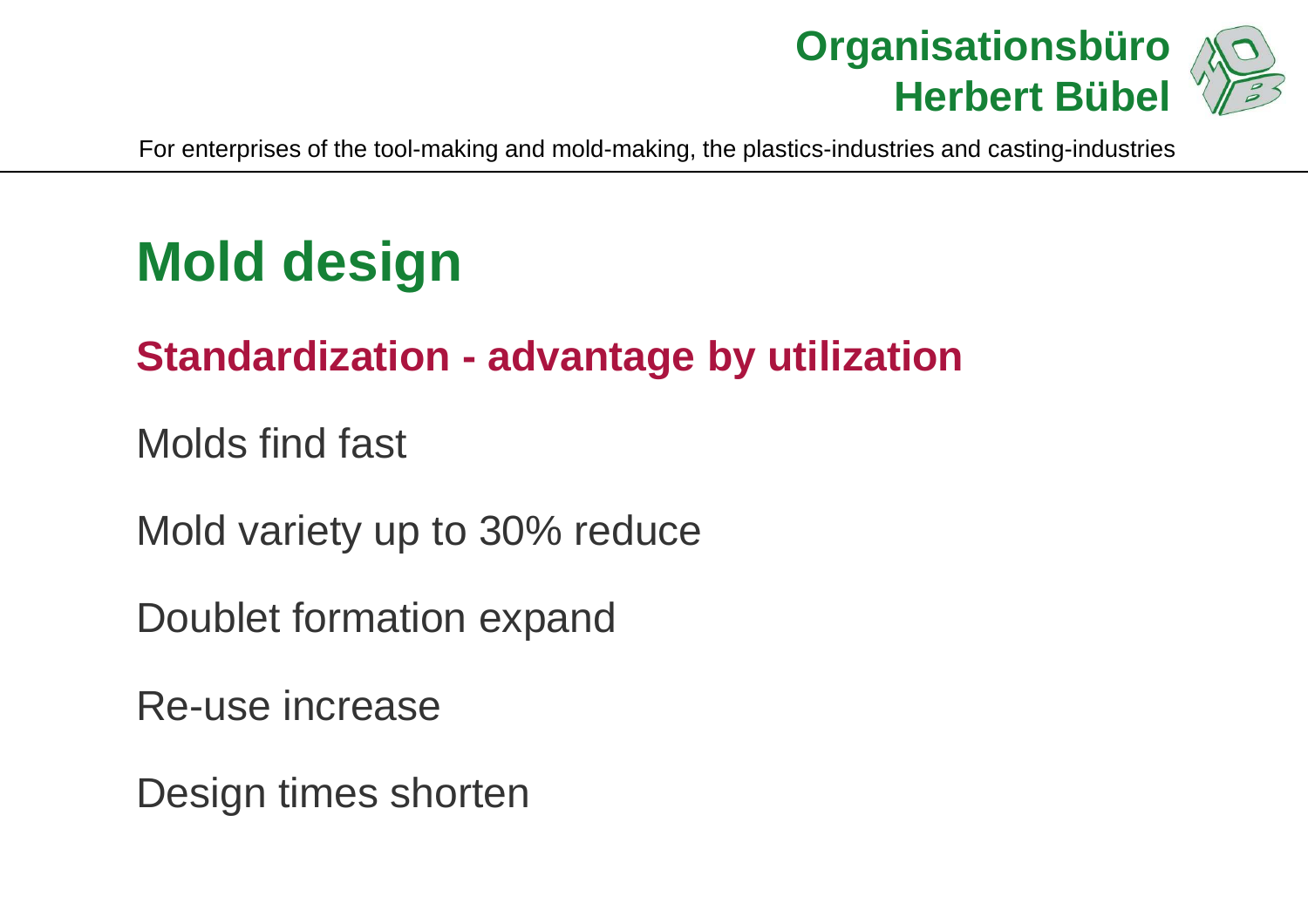

#### **Mold manufacturing/maintenance**

#### **Standardization - advantage by utilization**

Spare parts find fast

Spare parts variety up to 50% reduce

Spare parts camps make smaller

Manufacturing costs shorten